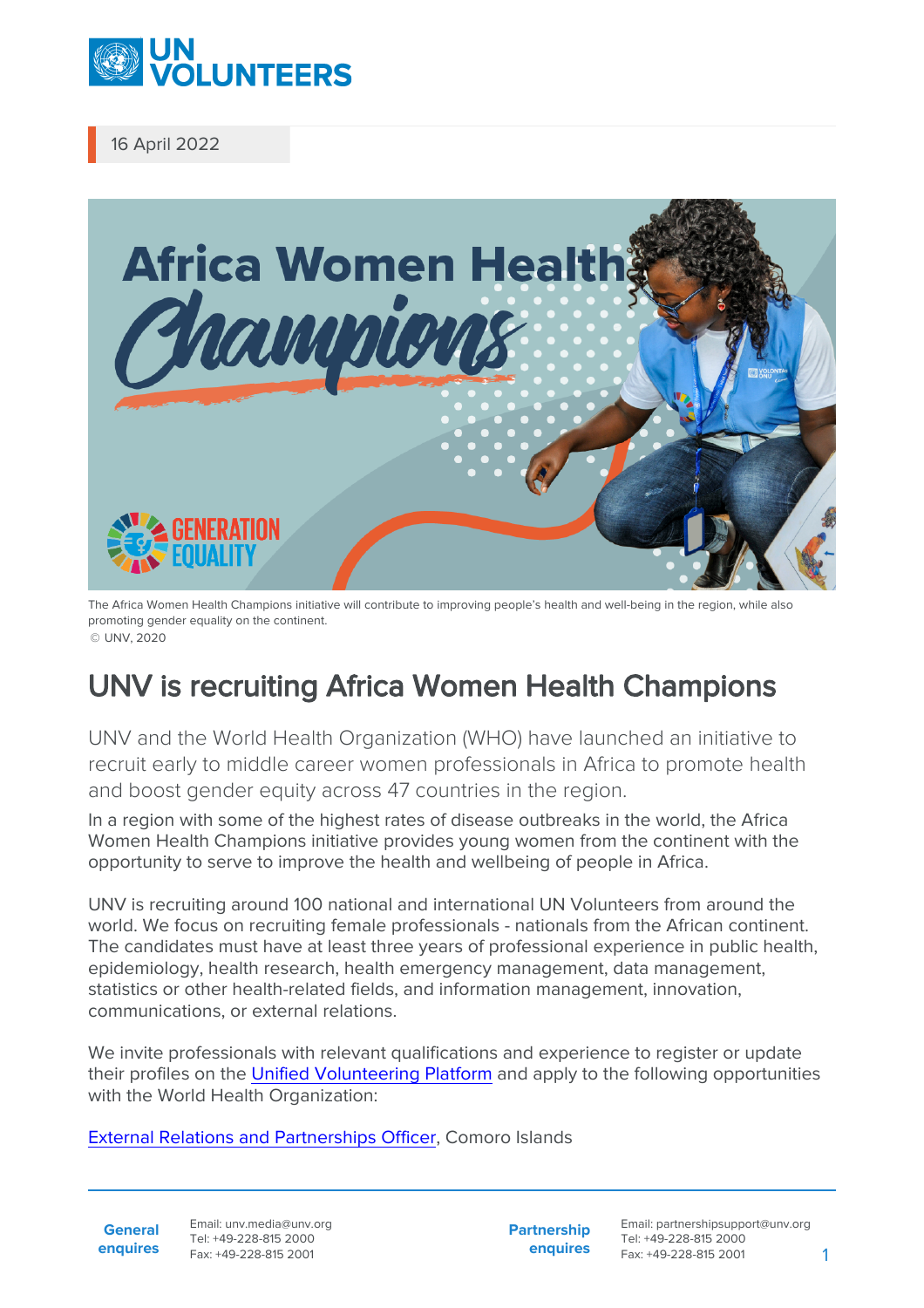

[External Relations and Partnerships Officer,](https://app.unv.org/opportunities/1688828000085248) Equatorial Guinea

[External Relations and Partnerships Officer,](https://app.unv.org/opportunities/1688827599790336) Ethiopia

[External Relations and Partnerships Officer,](https://app.unv.org/opportunities/1688753998585088) Nigeria

[Resource Mobilization, External Relations and Partnerships Officer](https://app.unv.org/opportunities/1689520919342336), South Sudan

[Communications Officer](https://app.unv.org/opportunities/1688996149874944), Botswana

[Communications Officer](https://app.unv.org/opportunities/1689355461071104), Central African Republic

[Communications Officer](https://app.unv.org/opportunities/1688661113027840), Niger

[Communications Officer](https://app.unv.org/opportunities/1689877180383488), Rwanda

[Training Officer](https://app.unv.org/opportunities/1688760967740672), Congo

[Training Officer](https://app.unv.org/opportunities/1688843798514944), Kenya

[Training Officer](https://app.unv.org/opportunities/1688932748545280), Senegal

[Training Officer](https://app.unv.org/opportunities/1689273188961536), South Africa

## Other opportunities with WHO

[Strategic Health Information Officer,](https://app.unv.org/opportunities/1689260590677248) Botswana

[Strategic Health Information Officer,](https://app.unv.org/opportunities/1689011843867904) Cameroon

[Strategic Health Information Officer,](https://app.unv.org/opportunities/1688414521029888) Comoro Islands

[Strategic Health Information Officer,](https://app.unv.org/opportunities/1688994343117056) Côte d'Ivoire

[Strategic Health Information Officer,](https://app.unv.org/opportunities/1689001583176960) Malawi

[Strategic Health Information Officer,](https://app.unv.org/opportunities/1688992254504192) Mauritania

[Strategic Health Information Officer,](https://app.unv.org/opportunities/1689446646817024) Namibia

[Strategic Health Information Officer,](https://app.unv.org/opportunities/1689005569123584) Niger

[Strategic Health Information Officer,](https://app.unv.org/opportunities/1689372989828352) Sierra Leone

[Strategic Health Information Officer,](https://app.unv.org/opportunities/1688999123580160) South Sudan

**Partnership enquires**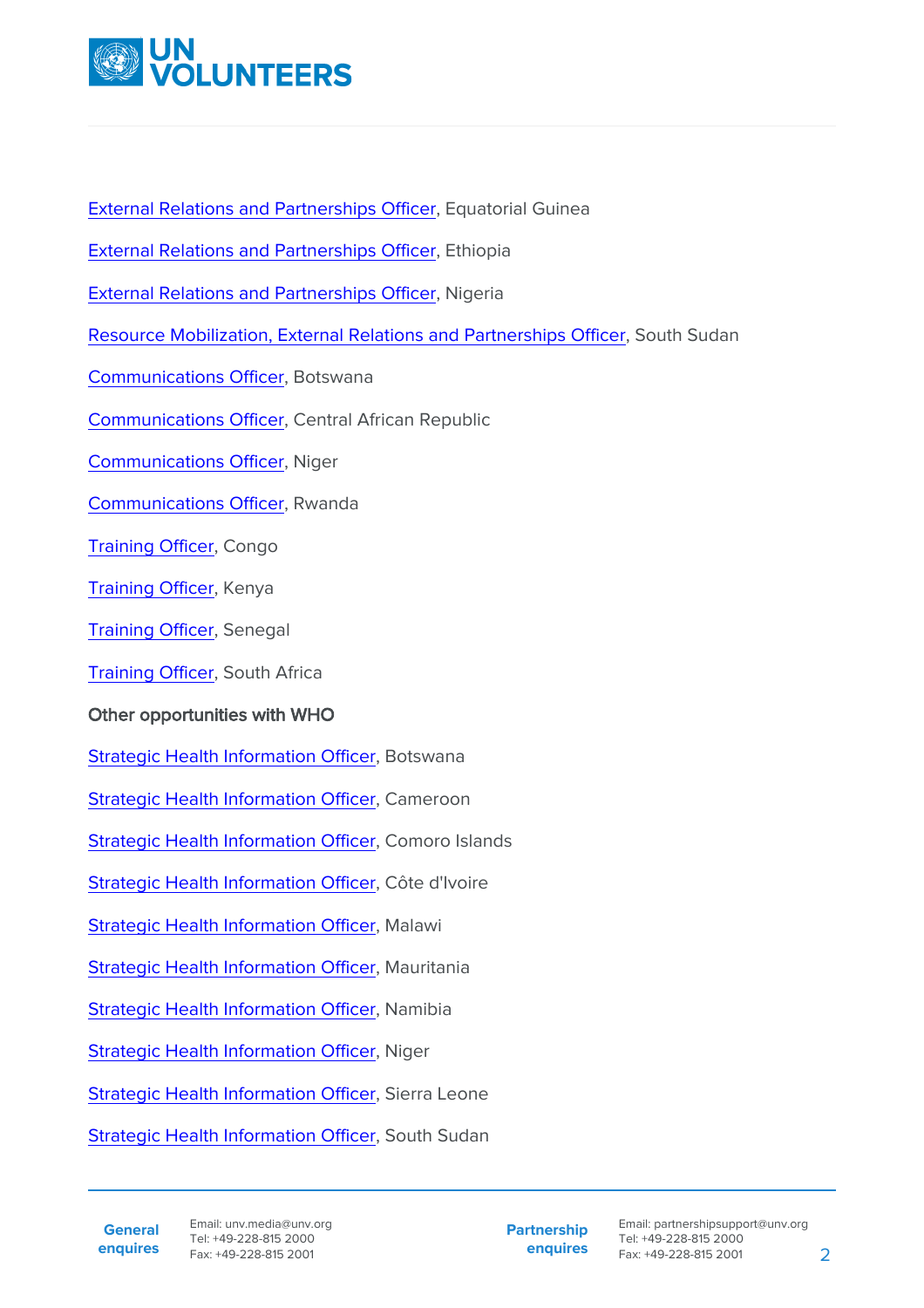

[Service Delivery System Officer](https://app.unv.org/opportunities/1688997488572672), Burkina Faso

[Service Delivery System Officer](https://app.unv.org/opportunities/1689009575042304), Cameroon

[Service Delivery System Officer](https://app.unv.org/opportunities/1689018989822208), Congo

[Service Delivery System Officer](https://app.unv.org/opportunities/1689023957935360), Côte d'Ivoire

[Service Delivery System Officer](https://app.unv.org/opportunities/1689014652953856), Democratic Republic of the Congo

[Service Delivery System Officer](https://app.unv.org/opportunities/1688945115178240), Ghana

[Service Delivery System Officer](https://app.unv.org/opportunities/1689000149452032), Malawi

[Service Delivery System Officer](https://app.unv.org/opportunities/1689012980214016), Mozambique

[Service Delivery System Officer](https://app.unv.org/opportunities/1689012225582336), Niger

[Service Delivery System Officer](https://app.unv.org/opportunities/1689001527493888), South Sudan

## **Requirements**

Candidates need to have at least three years of professional experience and reach 22 years for national UN Volunteer assignments and 27 years for international UN Volunteer assignments. This joint initiative targets nationals of the African continent, and female professionals are particularly encouraged to apply.

Languages: WHO Africa Regional Office covers 47 countries in the Sub- Saharan region and Algeria. The working languages are English, French, and Portuguese. Candidates with working knowledge of a combination of any two of these languages are highly desired.

- **English and French for Benin, Burkina Faso, Cameroon, Central Africa Republic,** Chad, Congo Brazzaville, Guinea Conakry, Madagascar, Mali, Rwanda, and Togo.
- English and Portuguese for Mozambique and Sao Tome and Principe.
- French and Arabic for Algeria.
- English for Eritrea, Eswatini, Gambia, Ghana, Liberia, Malawi, Namibia, Uganda, Tanzania, and Zambia.

## Assignment information

- Duration: 12 months (or until 31 Dec 2022, with the possibility of extension)
- Starting date: Any time during 2022
- Conditions of service: monthly living allowance to cover housing, basic needs and utilities; settling-in-grant; life, health and permanent disability insurance; return

**General enquires**